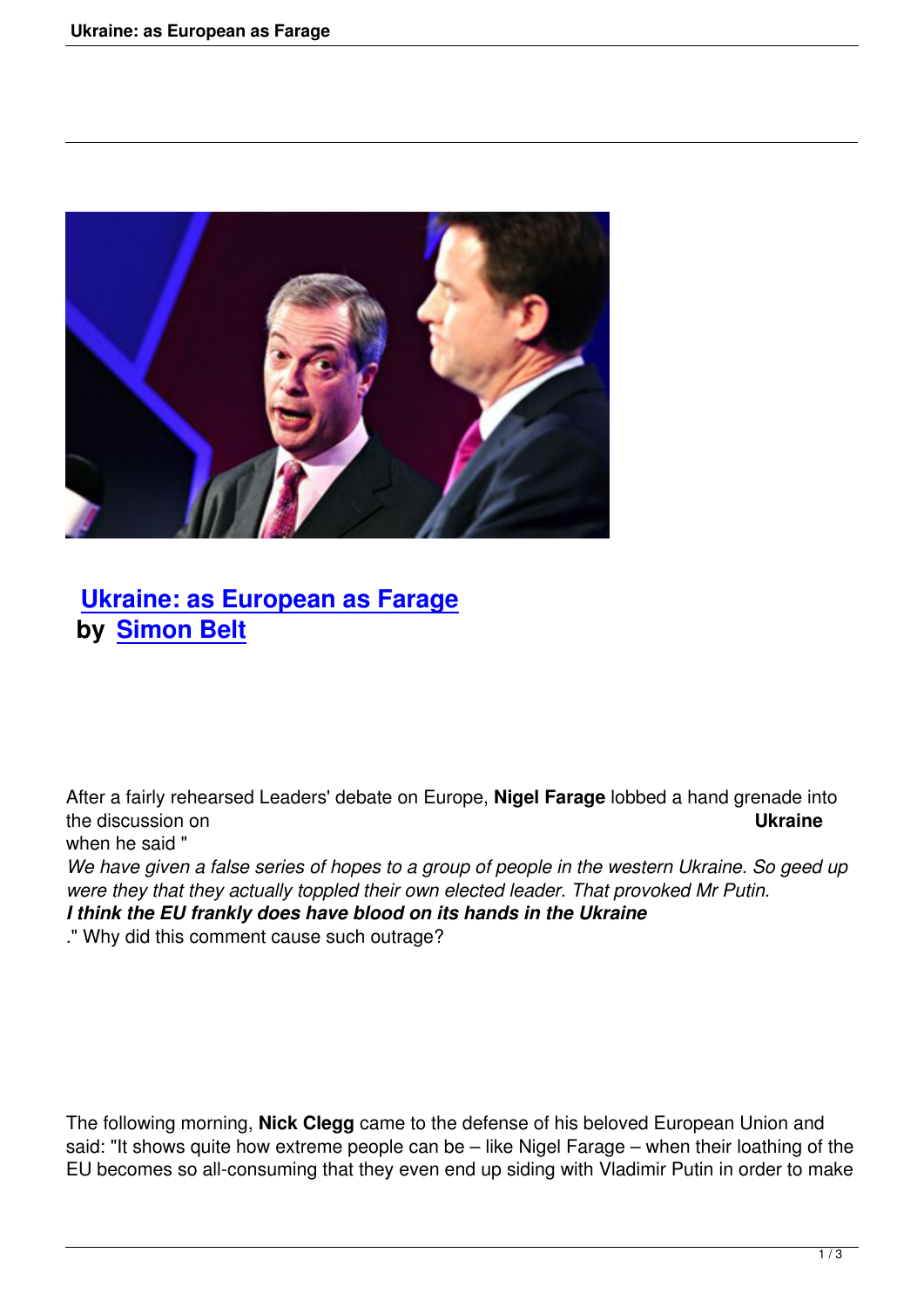their point. To suggest that somehow it is the EU's fault that the Ukrainian people rose up, as many did on the streets of Kiev, against their government seeking to claim greater democracy, greater freedom, is such a perverse way of looking at things." So will Cold War rhetoric help Nick and the EU?

Firstly, let's think about the dynamics of the recent protests in Kiev that led to the annexation of Crimea. The technocrats of the European Union may well eschew the geo-politics of nation building and national interests, but that doesn't mean they don't exist. Indeed back in 2008 when the prospect of Ukraine joining NATO or the EU, many European powers and the US conceded at a summit of the Western Alliance in Bucharest that it was not just a technical affair. That diplomacy of wider interests seems to have been sidelined in the latest approaches to extending the influence of Europe into Ukraine. Indeed David Cameron's announcement last July was in startling contrast when he said that the EU should stretch from 'the Atlantic to the Urals'.

At the heart of European policy is an inbuilt drive to restrain the expansion of German economic and foreign policy. Indeed, in a secret 1991 Foreign Office telegram, Sir Ewen Fergusson, the British ambassador to Paris, writes about how the modern EU was developed to shackle a reunified Germany and prevent it taking a powerful, geopolitical role in Europe, 'Unease over Germany translates into an almost obsessive anxiety to contain it within reinforced European structures as quickly and thoroughly as possible'. Whilst Britain and France were opposed to the reunification of Germany, Putin on the other hand reminded Germany when announcing the annexation of Crimea that Russia supported their reunification as it understood the geopolitical importance of historic and blood ties.

Through the EU's 'enlargement and neighbourhoods' policy strategy, Ukraine has been encouraged to break from its historic ties to Russia and look West, but the national interests of each European nation differ markedly, making common policy approaches rather fractious and